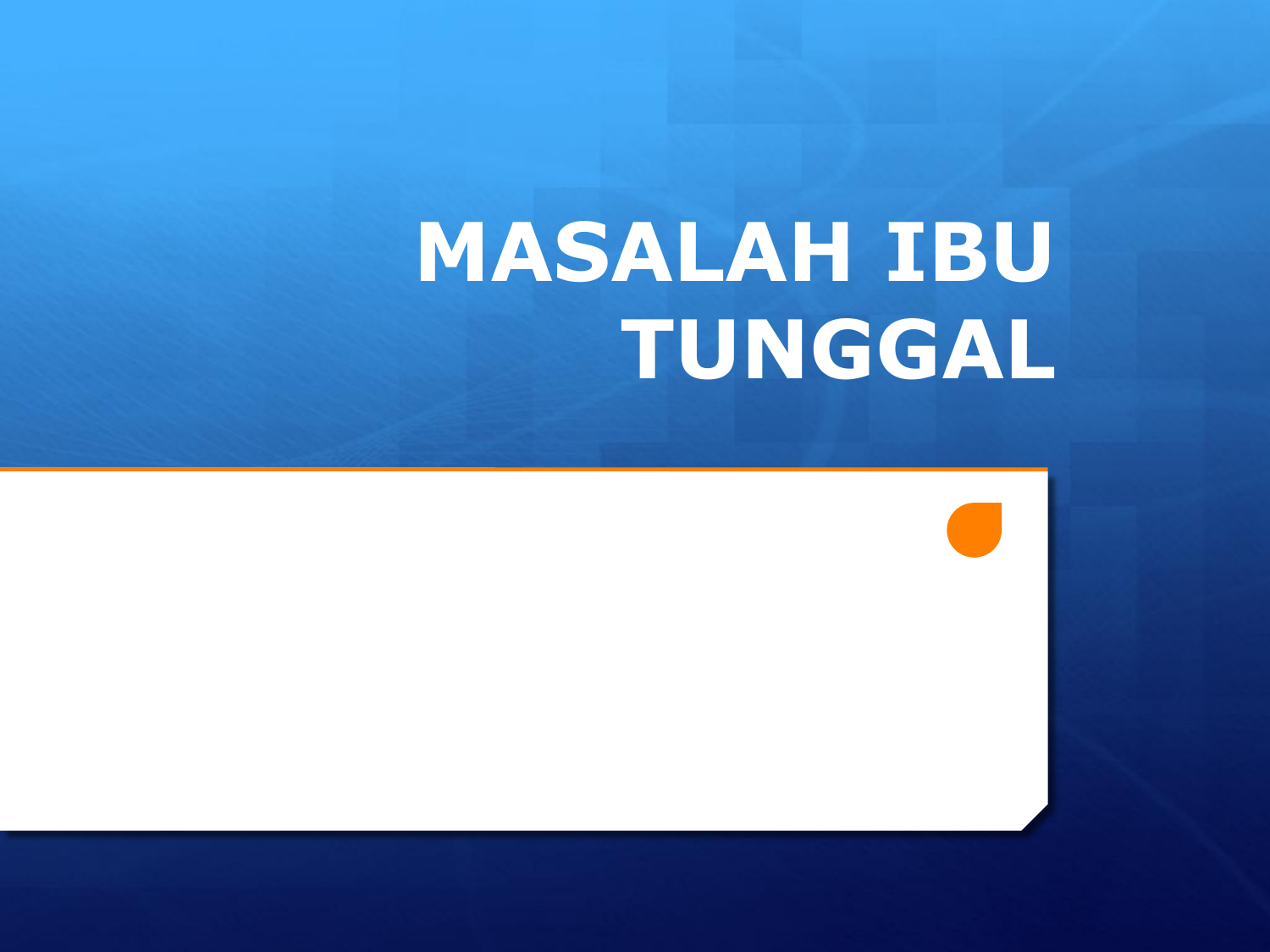## **SIAPA DIA...**

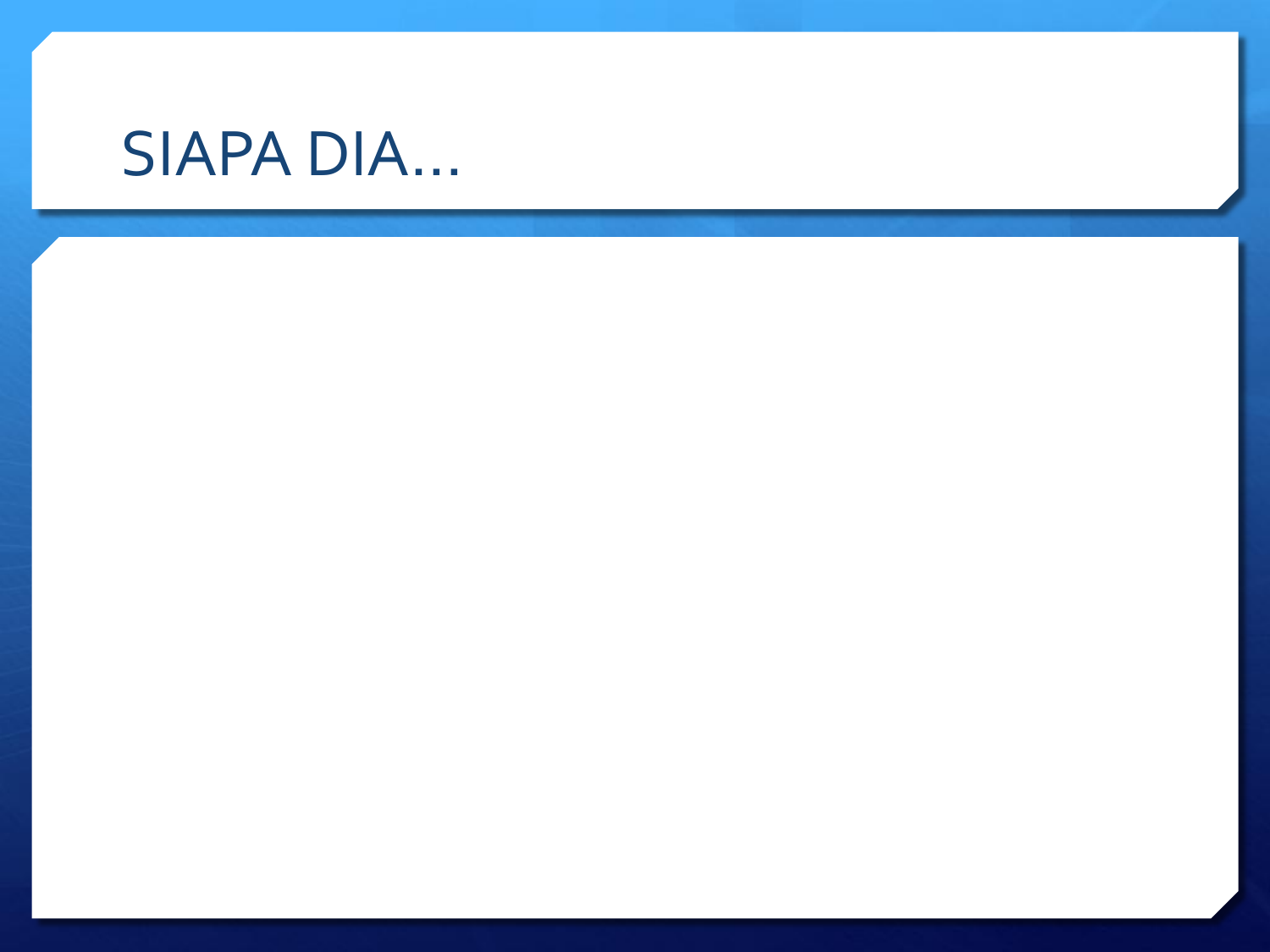### **DARI SEGI UMUR & ETNIK**

**Age and Ethnic Distribution of WHH Studied**

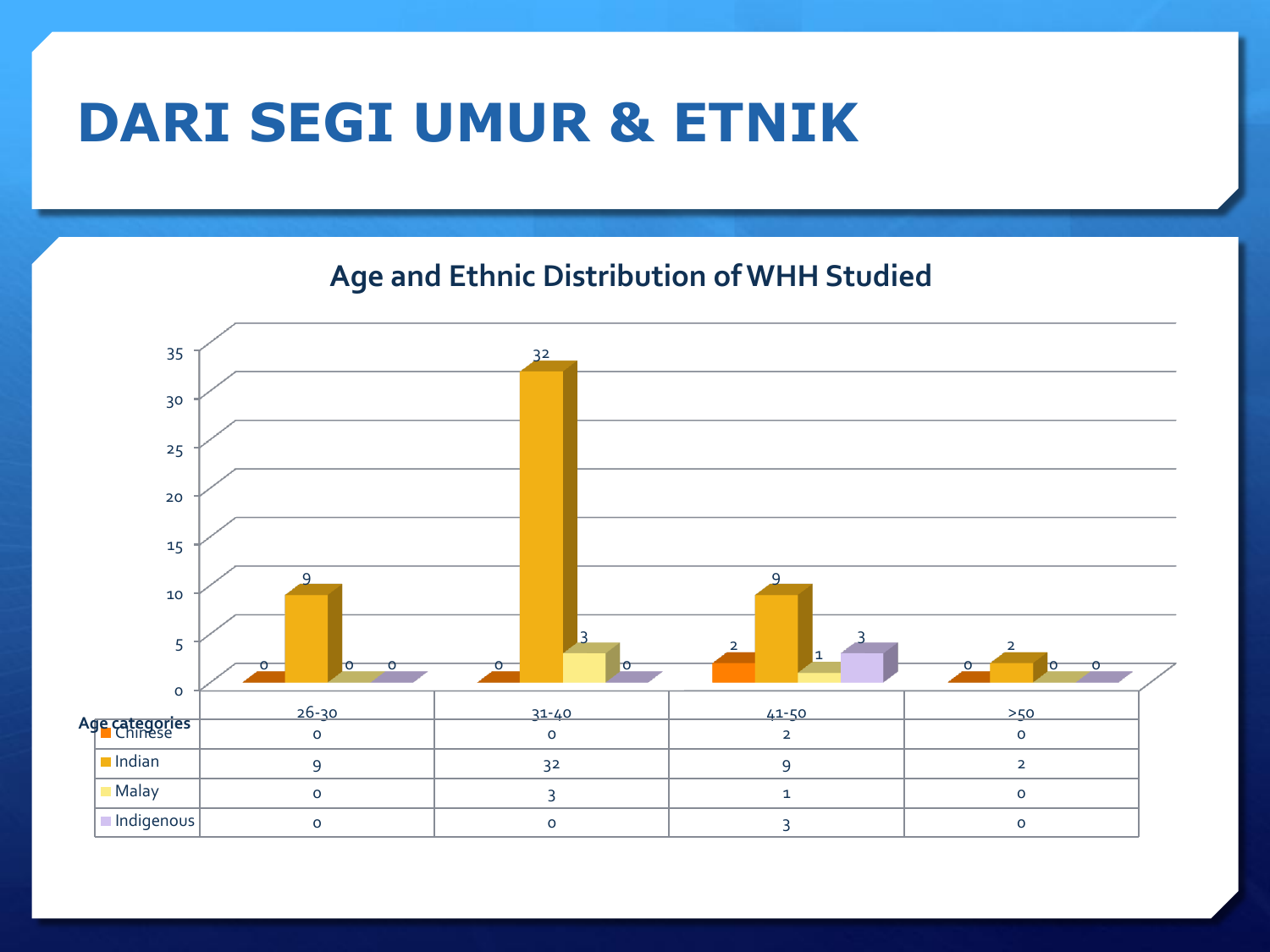### ..UMUR & STATUS SUAMI

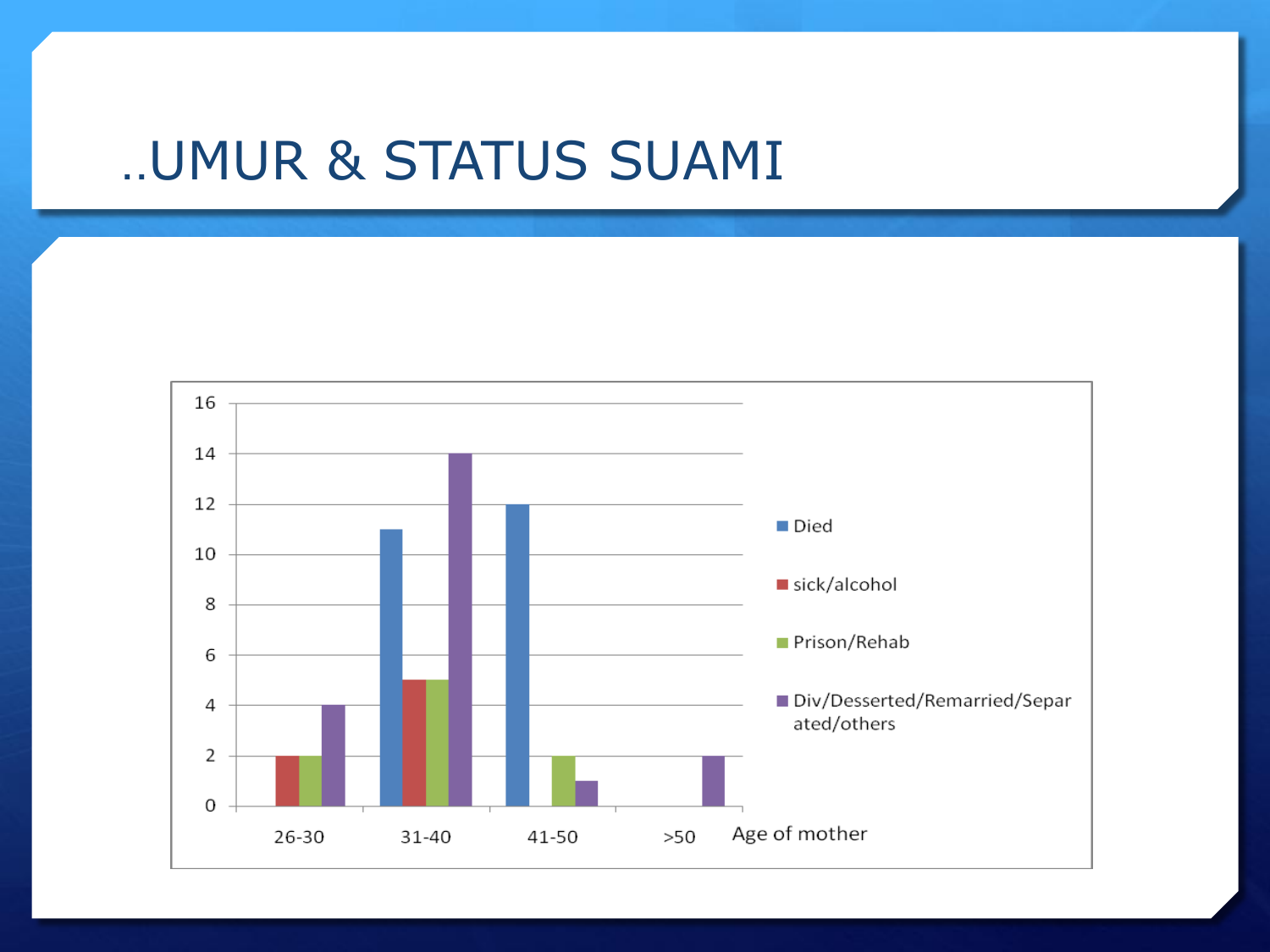### ....& PENDIDIKAN

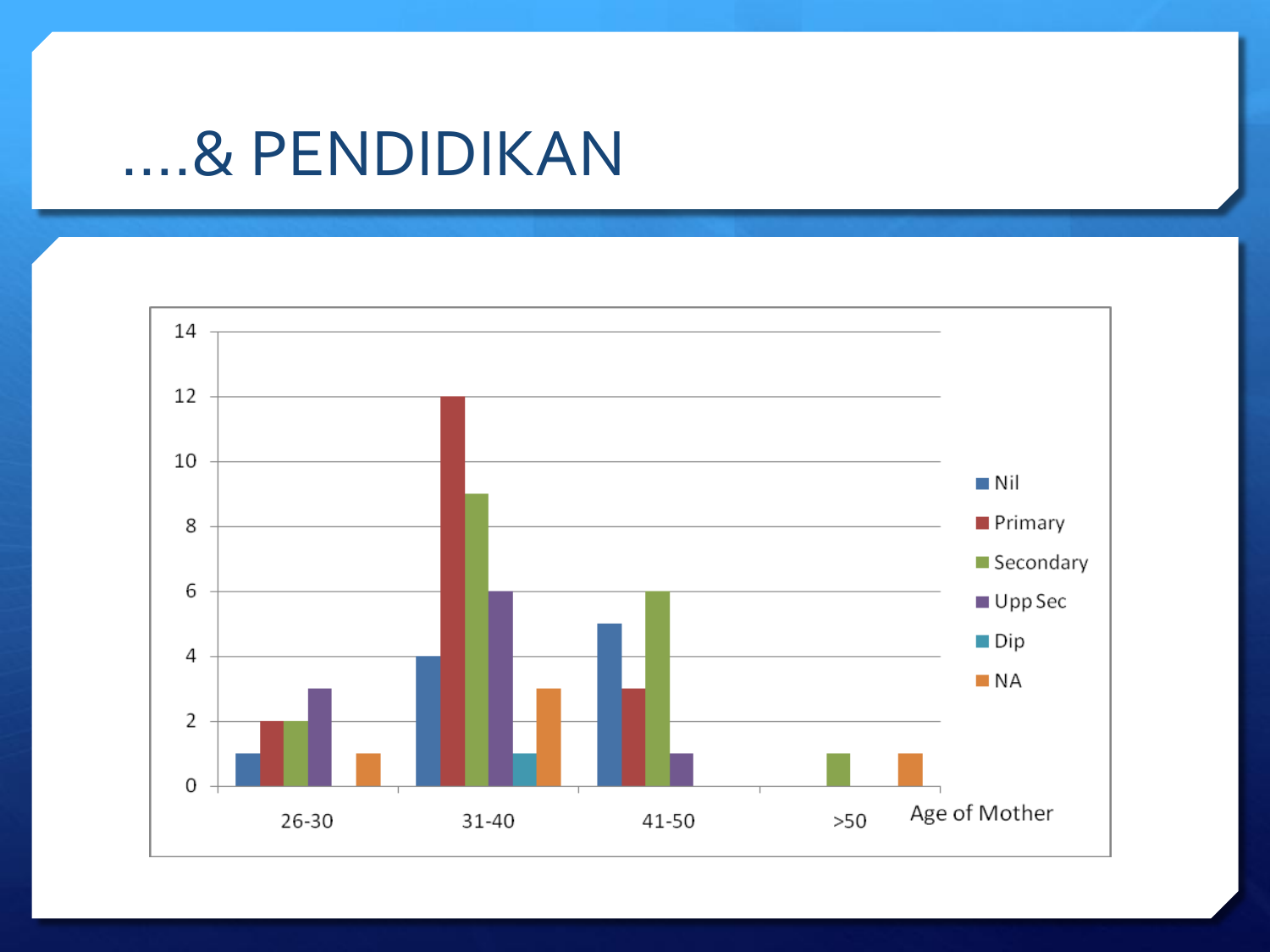### ..KANAK < 12 THN dlm kelurga

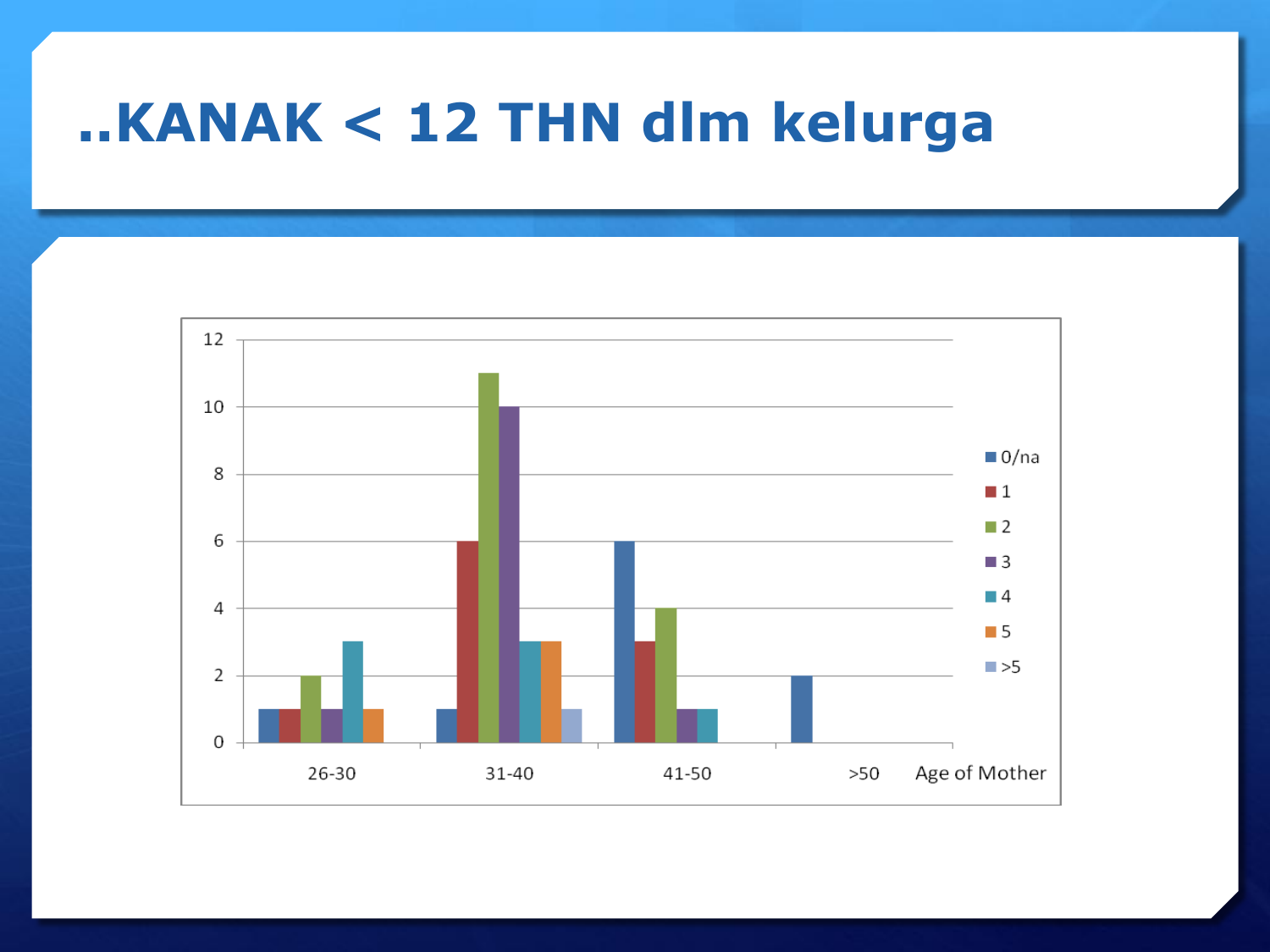### **APA DIA MENGHADAPI**

#### **PENDAPATAN YG RENDAH**

#### **+ PENDAPATAN YG TIDAK STABIL**

PINJAMAN PERRUMAHAN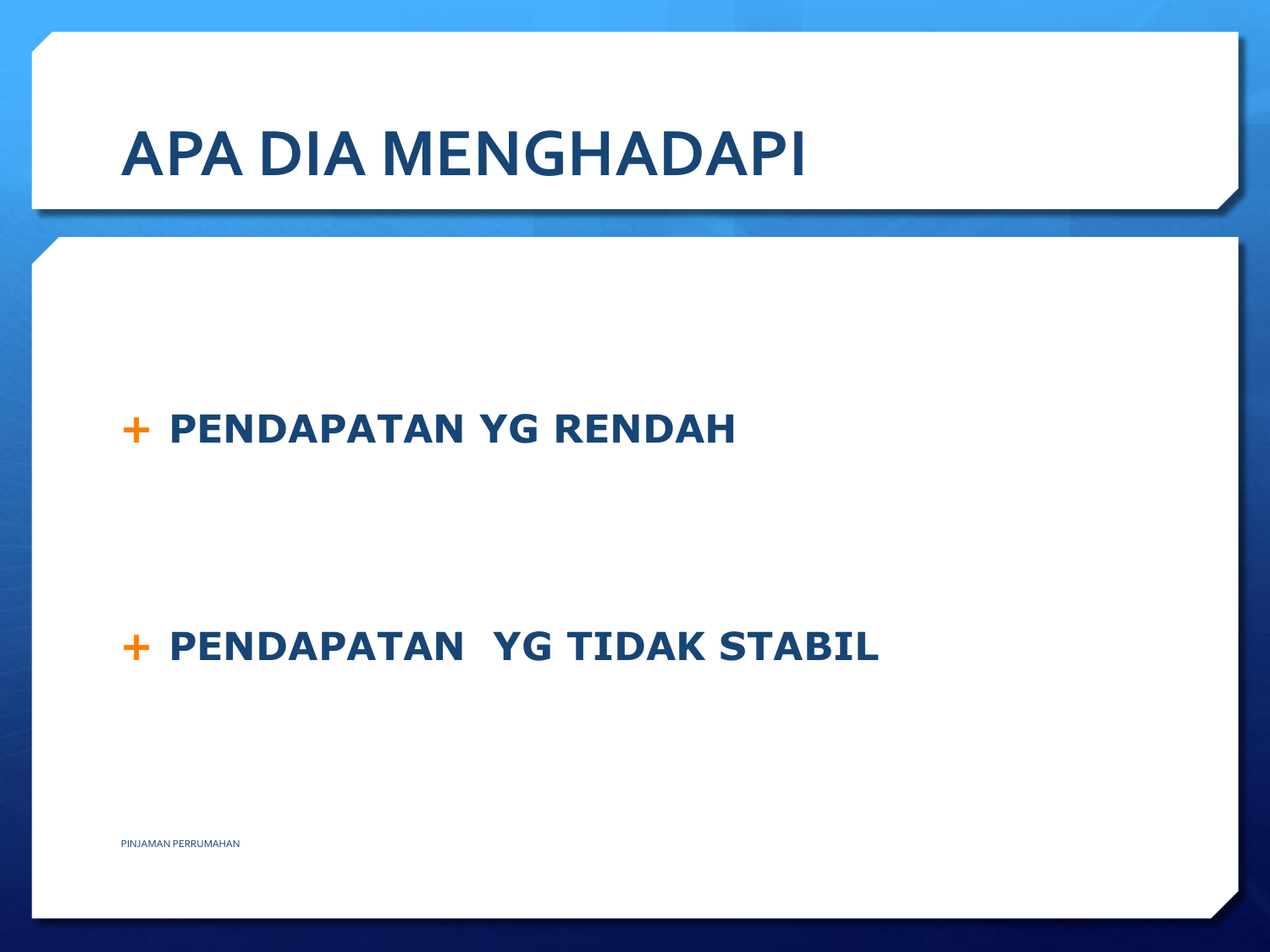## Pendapatan diterima

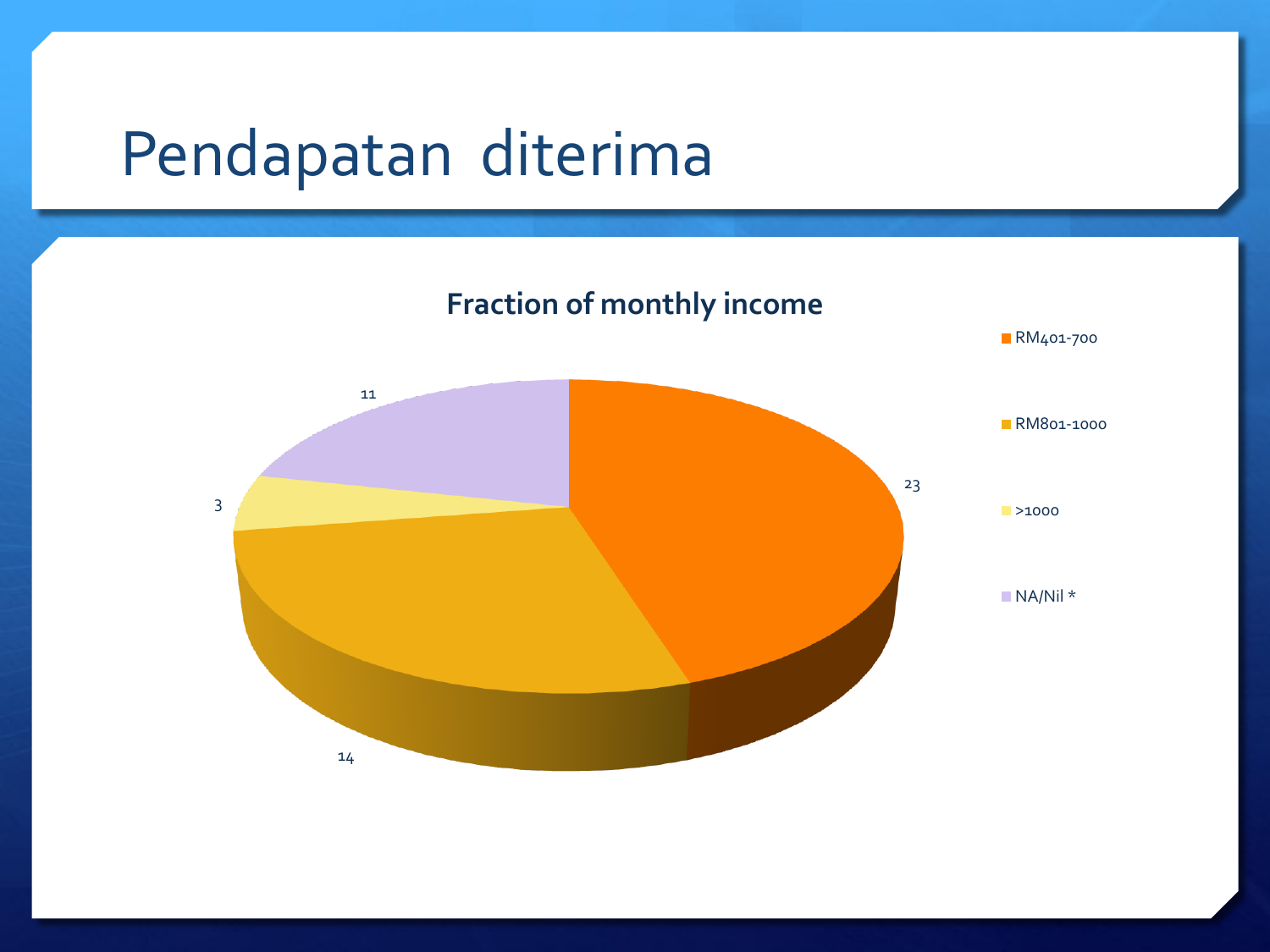## BERSAMA DGN BILANGAN ANAK…

**Number of children below 18 years of age in family**

| <b>Earned income of</b> |             |                |                |                |                |                         |             |             |                |
|-------------------------|-------------|----------------|----------------|----------------|----------------|-------------------------|-------------|-------------|----------------|
| mother                  | $\mathbf 0$ | 1              | $\overline{2}$ | 3              | 4              | 5                       | 6           | 7 Total     |                |
| $100$                   | $\mathbf 0$ | 0              | $\mathbf 0$    | $\mathbf 0$    | 1              | $\mathbf 0$             | $\bf{0}$    | $\mathbf 0$ | 1              |
| 101-200                 | $\mathbf 0$ | $\mathbf 0$    | $\mathbf 0$    | $\mathbf 0$    | $\mathbf 0$    | $\mathbf 0$             | 1           | $\mathbf 0$ | 3              |
| 201-300                 | $\mathbf 0$ | $\mathbf 0$    | 4              | $\mathbf 0$    | 1              | 1                       | $\mathbf 0$ | $\mathbf 0$ | 6              |
| 401-500                 | $\mathbf 0$ | 1              | 3              | $\overline{2}$ | $\overline{2}$ | 5                       | $\mathbf 0$ | $\mathbf 0$ | 13             |
| 601-700                 | $\mathbf 0$ | 0              | $\mathbf 0$    | 4              | 3              | 1                       | $\mathbf 0$ | 1           | 9              |
| 701-800                 | $\mathbf 0$ | $\mathbf 0$    | $\mathbf 0$    | 1              | $\mathbf 0$    | $\mathbf 0$             | $\mathbf 0$ | $\mathbf 0$ |                |
| 801-900                 | $\mathbf 0$ | 1              | 5              | $\overline{2}$ | $\mathbf 0$    | $\overline{\mathbf{4}}$ | $\mathbf 0$ | $\mathbf 0$ | 12             |
| 901-1000                | $\mathbf 0$ | $\overline{2}$ | $\mathbf 0$    | $\mathbf 0$    | $\mathbf 0$    | $\mathbf 0$             | $\mathbf 0$ | $\mathbf 0$ | $\overline{2}$ |
| 1300-1600               | $\mathbf 0$ | 1              | $\mathbf 0$    | $\overline{2}$ | $\mathbf 0$    | $\mathbf 0$             | $\mathbf 0$ | $\mathbf 0$ | 3              |
| na/nil/nr               |             |                |                |                |                |                         |             |             | 11             |
| <b>Total</b>            | $\mathbf 0$ | 6              | 14             | 14             | 11             | 16                      | 7           | 8           | 61             |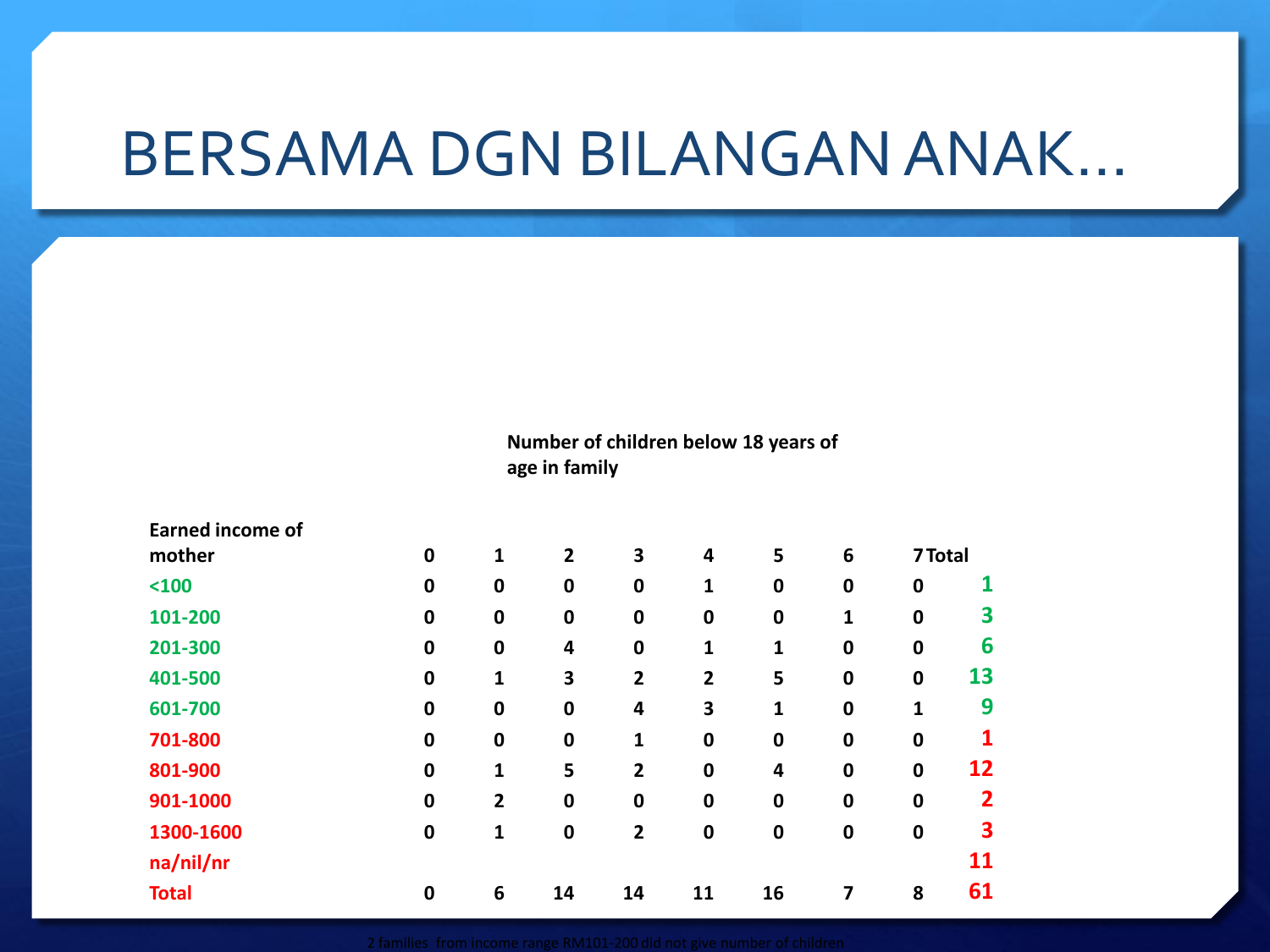### TIDAK DAPAT MENYARA HIDUP..

#### **+ SEWA RUMAH**

#### **+ PINJAMAN PERUMAHAN**

#### RM200-300-rm400

BAYARAN BULANAN TINGGI RM 750 V RM350 RUMAH LELONG GAJI RM900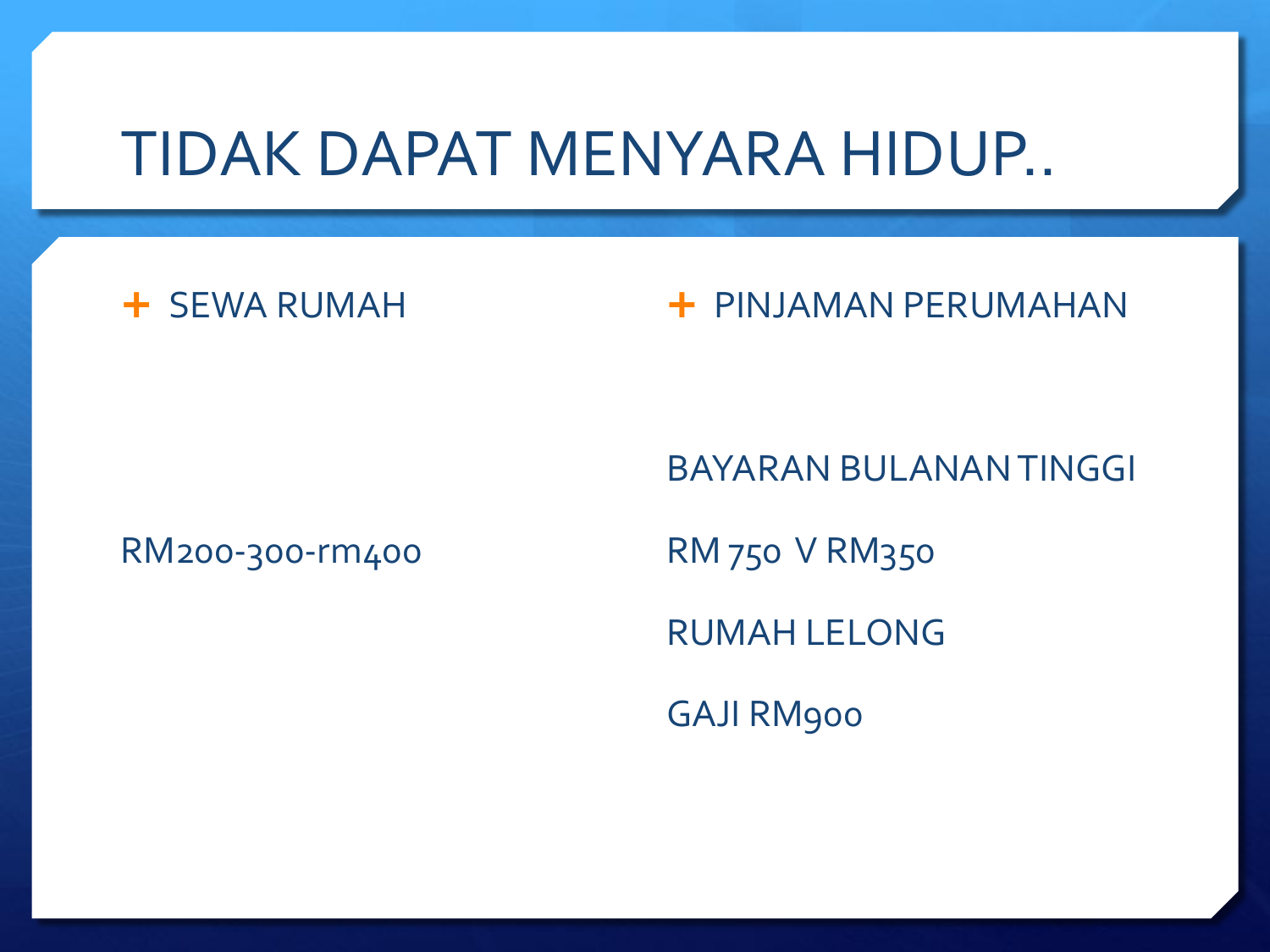## **APA DIA BUAT?**

#### + ....LARI SINI SANA...

+ PINDAH RUMAH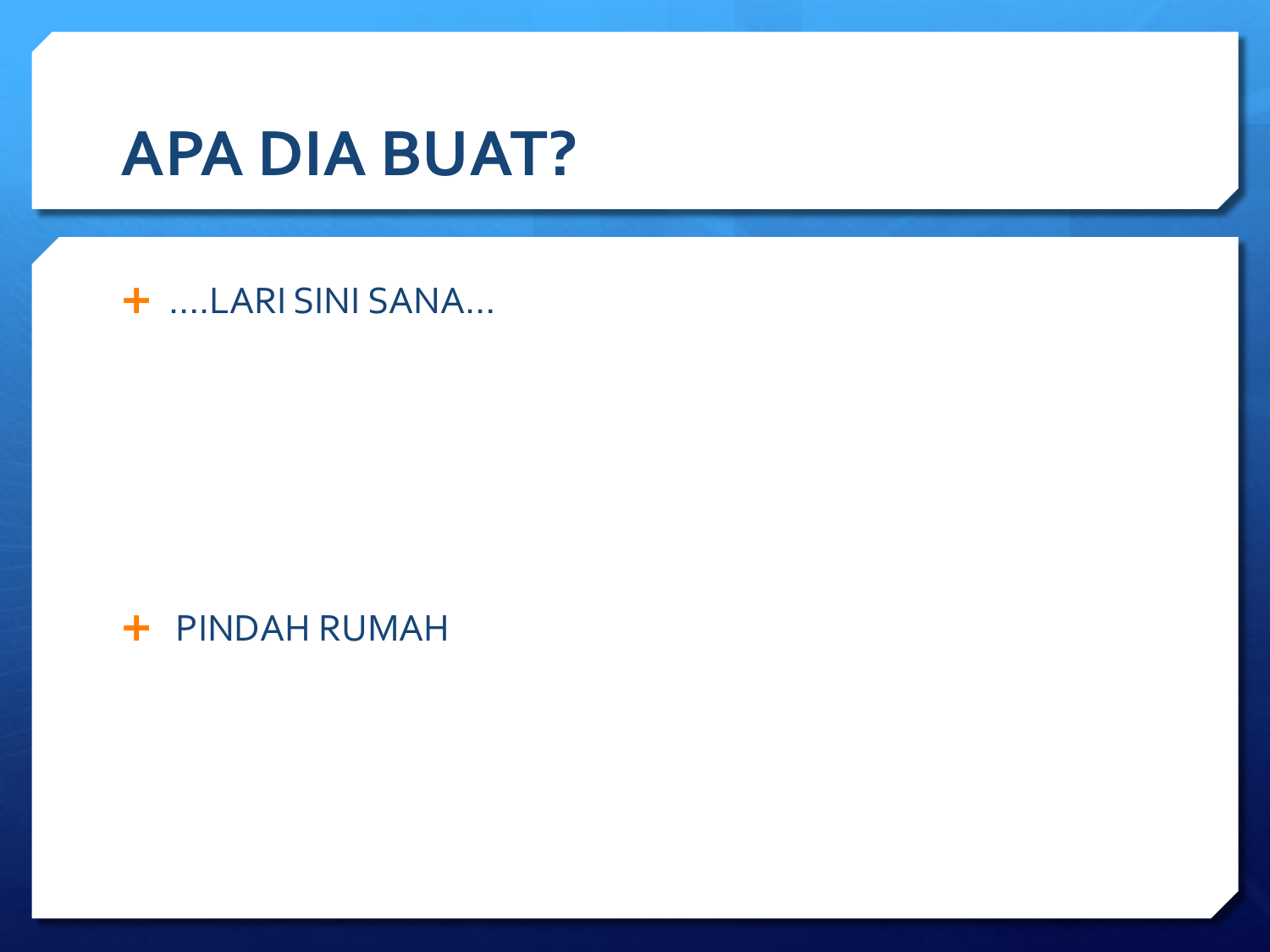## APA DIA BAGI MINUM

|                | <b>Tiada</b><br>m/sikal | <b>Ada</b><br>m/sikal | kereta         | van | <b>Jumlah</b>           |
|----------------|-------------------------|-----------------------|----------------|-----|-------------------------|
| Kopi/<br>teh O | 19                      | 13                    | $\mathbf{2}$   | 1   | 35                      |
| air            | $\overline{\mathbf{2}}$ | $\mathbf 2$           |                |     | 4                       |
| <b>SUSU</b>    | 1                       |                       |                |     | $\overline{\mathbf{2}}$ |
| <b>Milo</b>    | 4                       | 5                     |                |     | 9                       |
| X<br>berkait   | 6                       |                       | ۰              |     | 6                       |
| X pasti        | $\mathbf{1}$            | ÷                     | ۰              |     | $\mathbf{1}$            |
| X ada          | 3                       | 1                     | <b>COLLEGE</b> |     | 4                       |
| jumlah         | 36                      | 22                    | $\mathbf{2}$   | 1   | 61                      |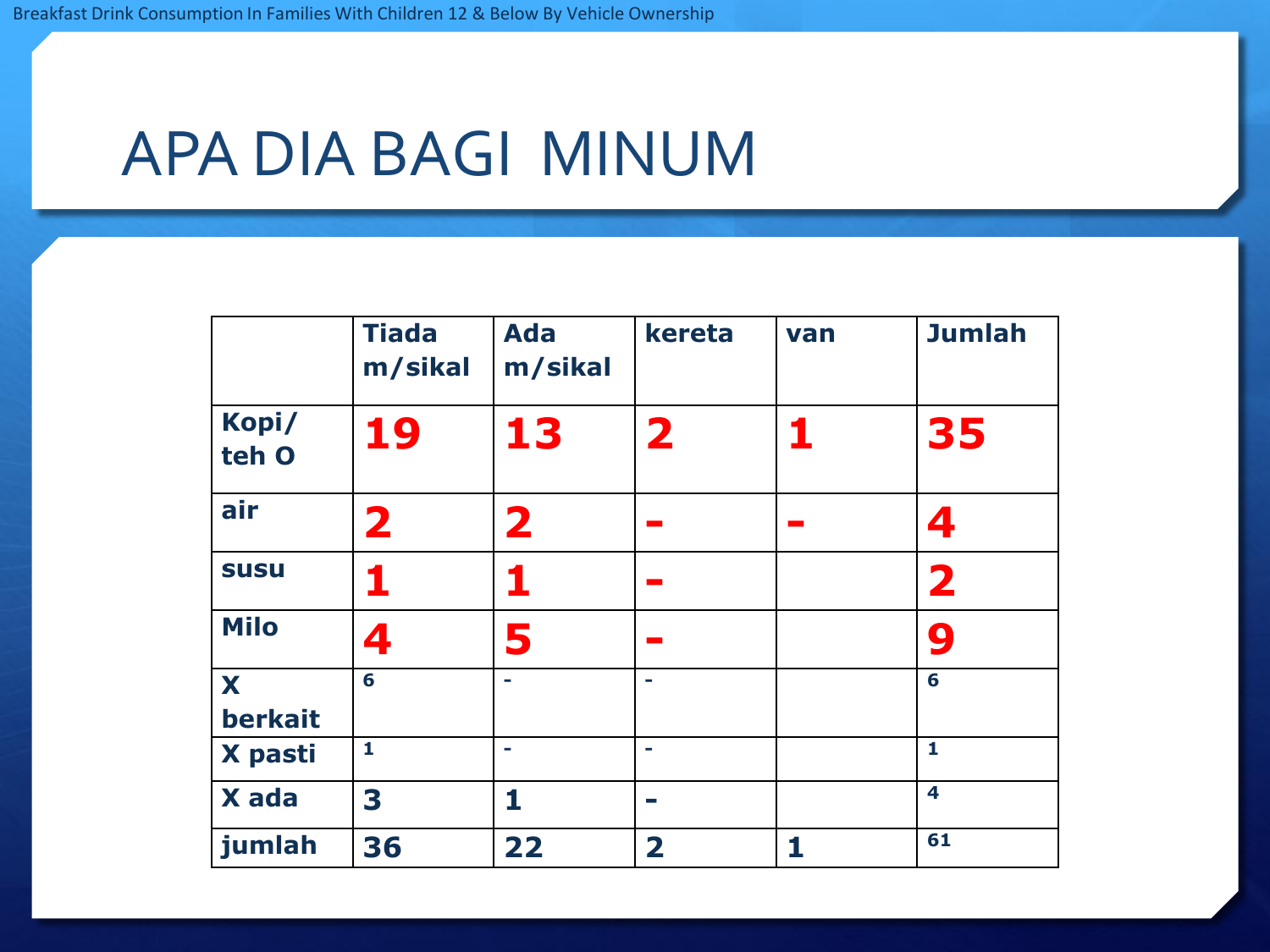# kenderaan yg dimilik

**Fraction of vehicle ownership**

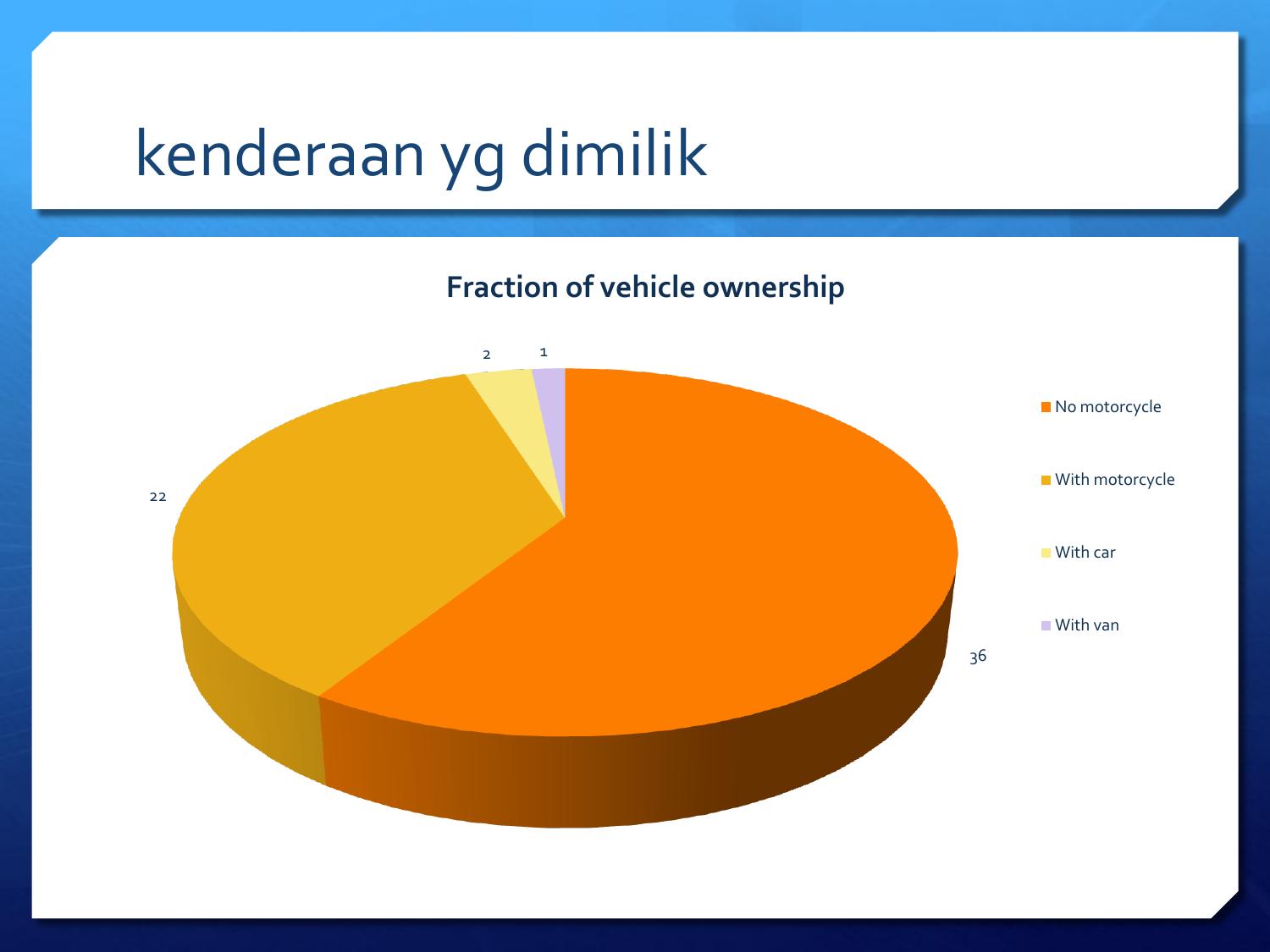## Yang tidak ada motor

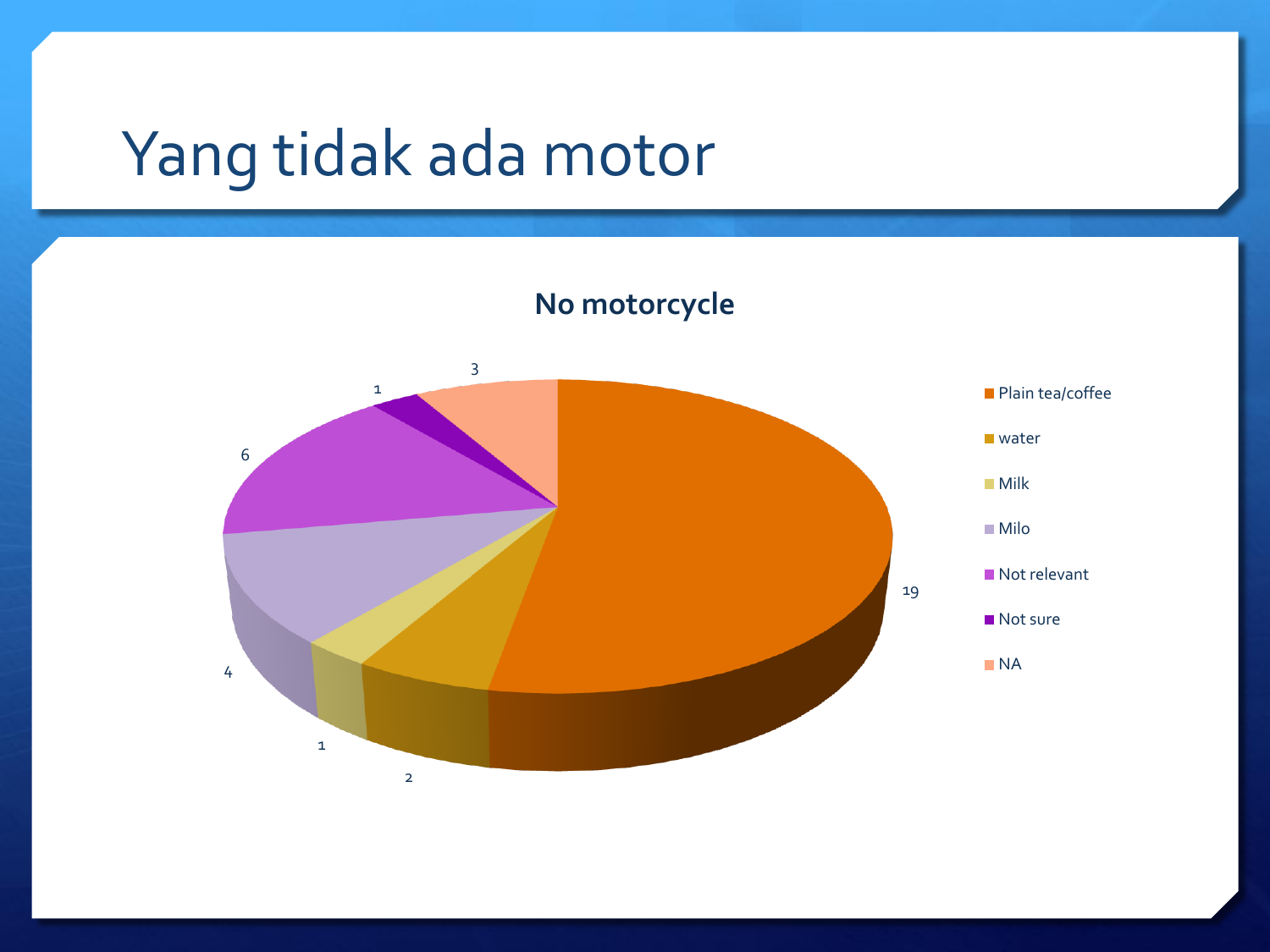# Yang ada motor

13 2 1 5 0 1 **With motorcycle** Plain tea/coffee **Water** Milk Milo Not relevant ■ Not sure NA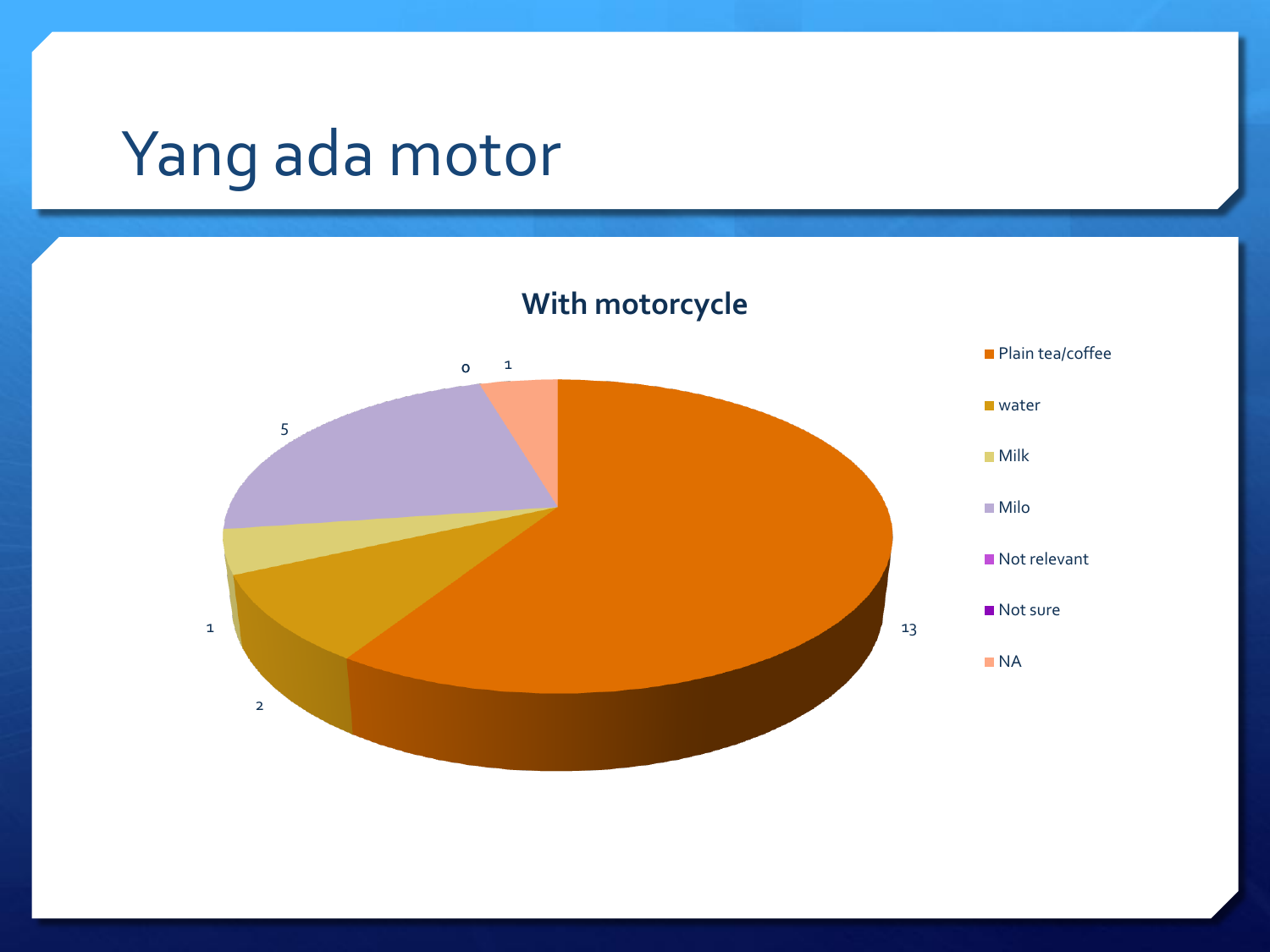# Yang ada kereta

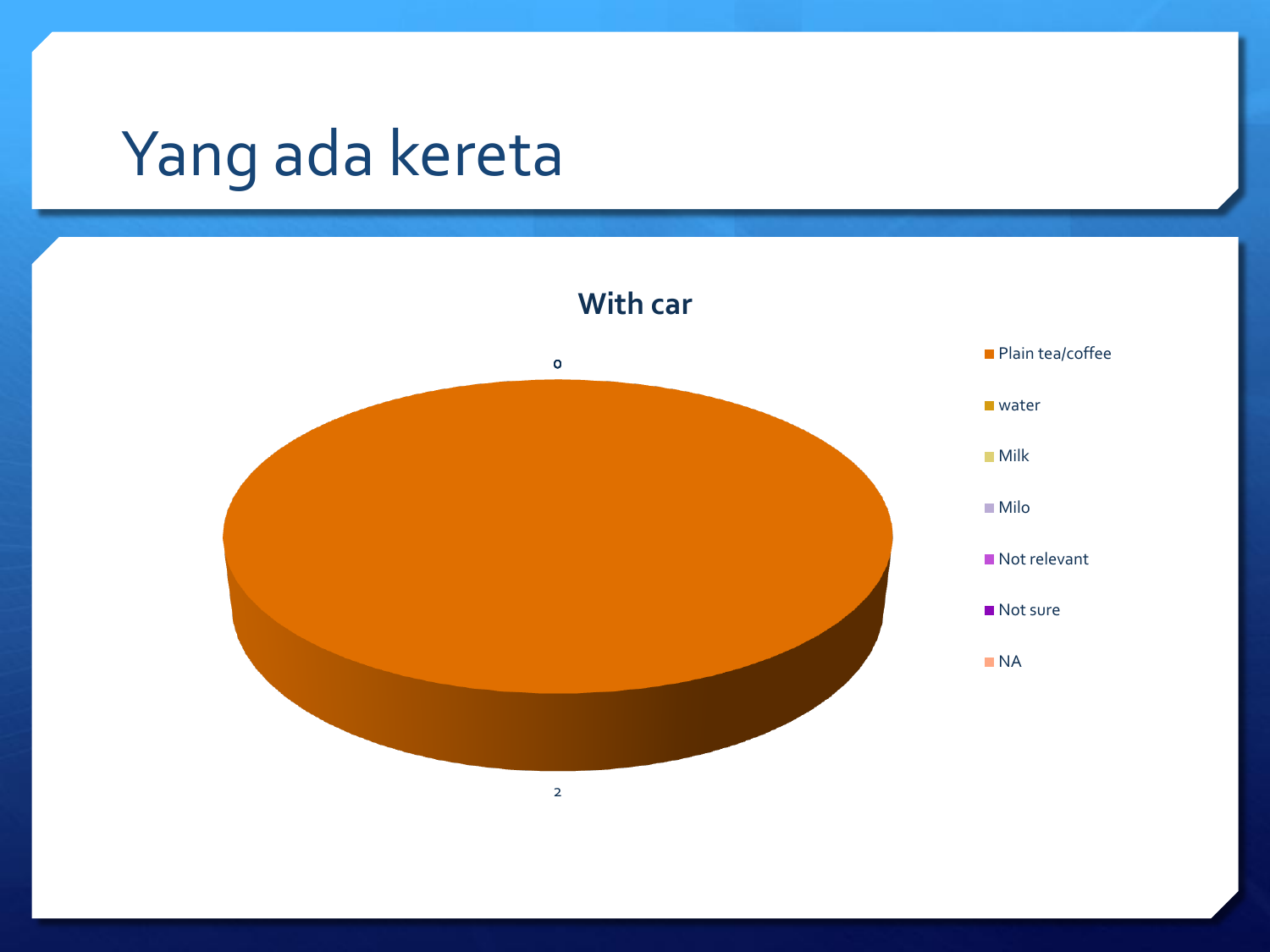# Yang ada van

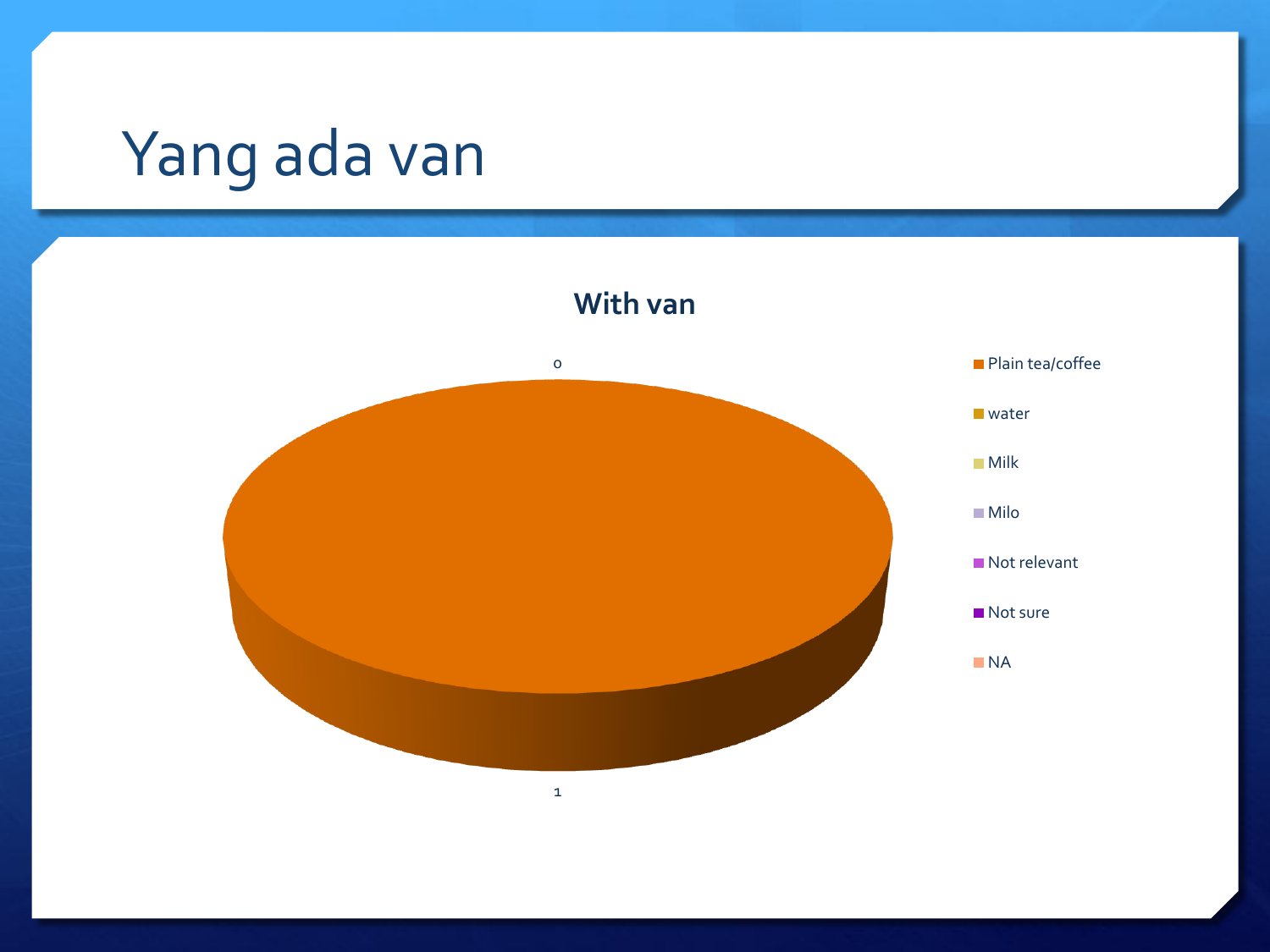## Minuman pagi

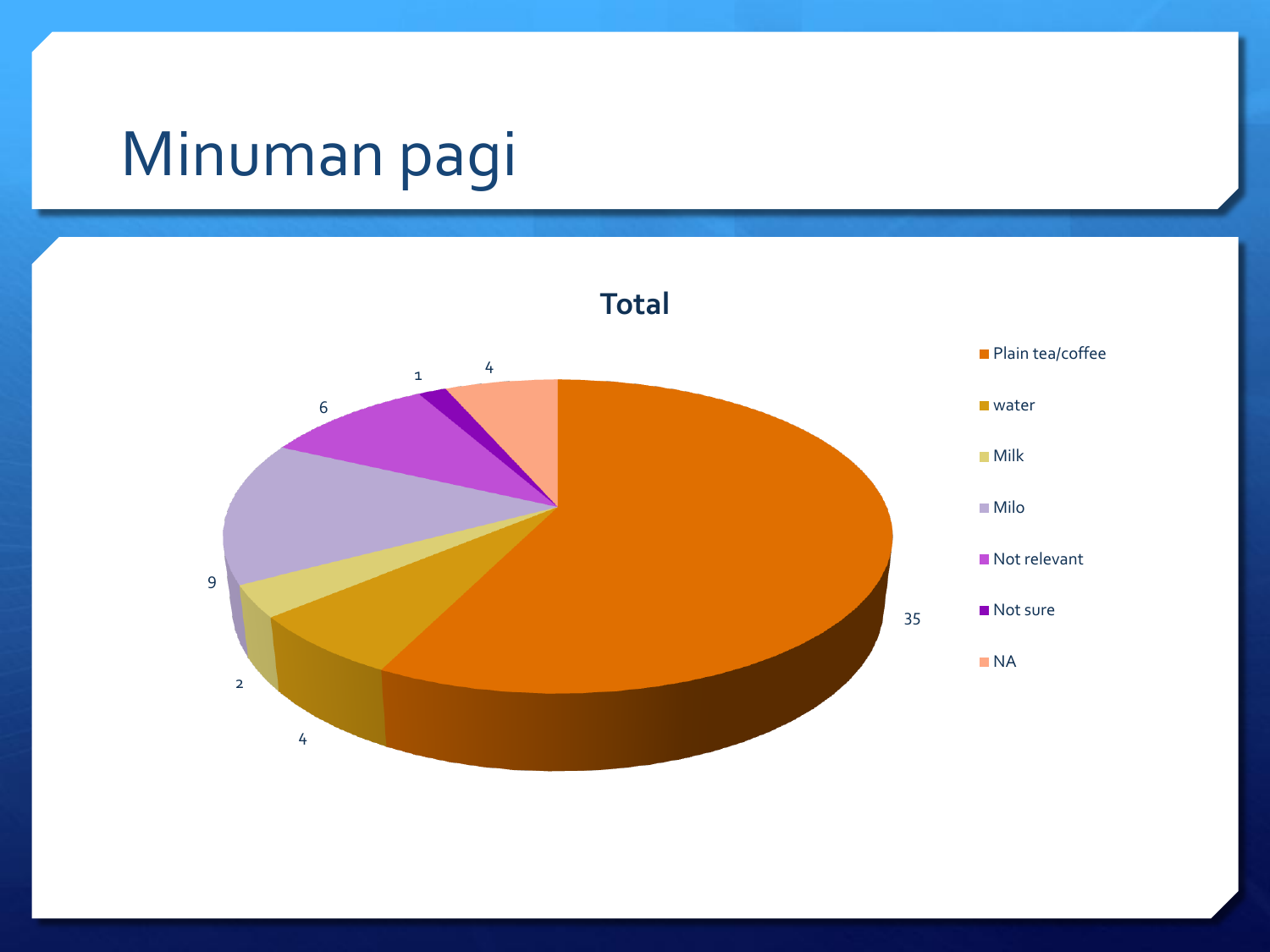## Mengikut pendapatan

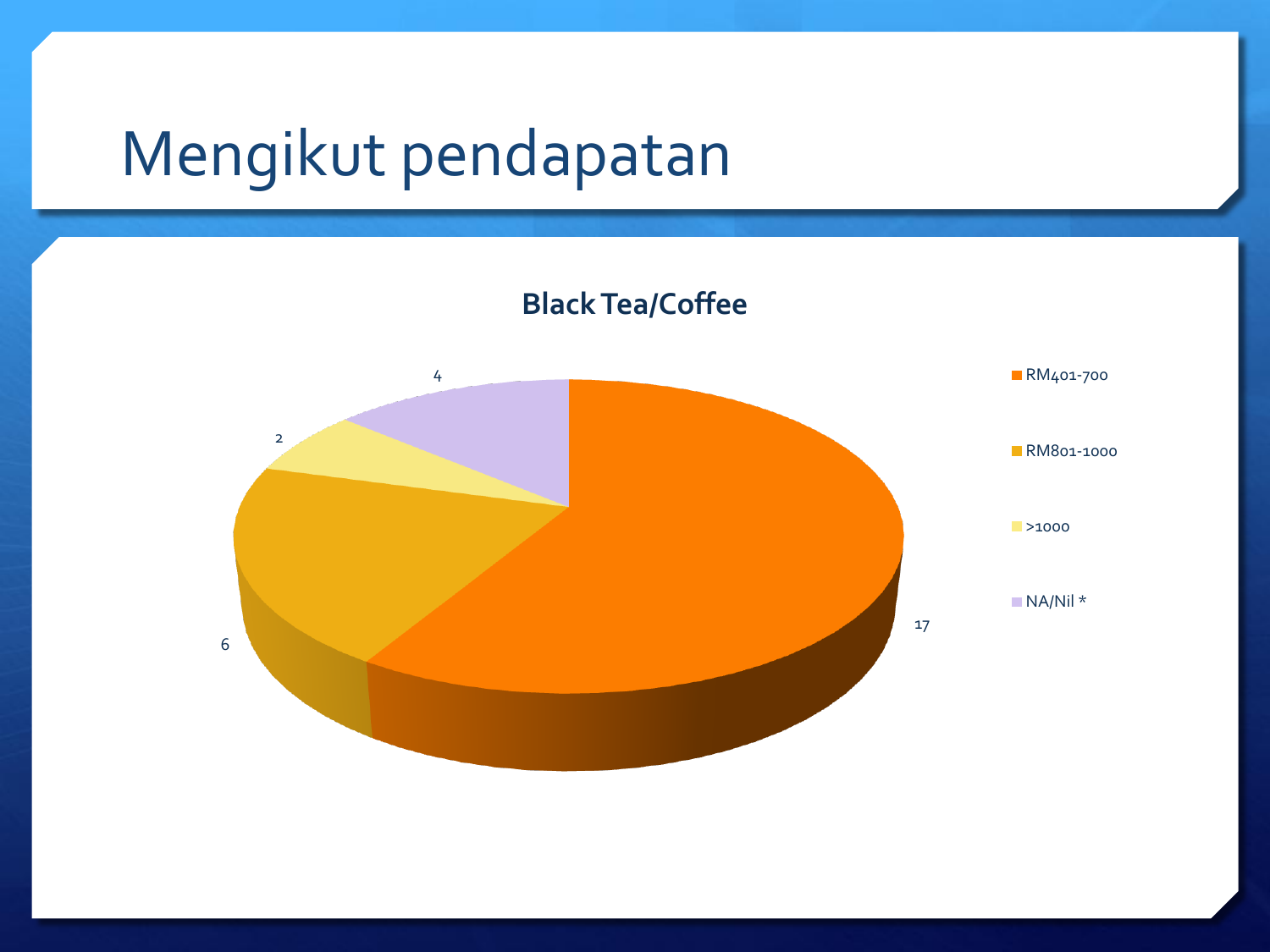# Susu (Tiadak kerja)

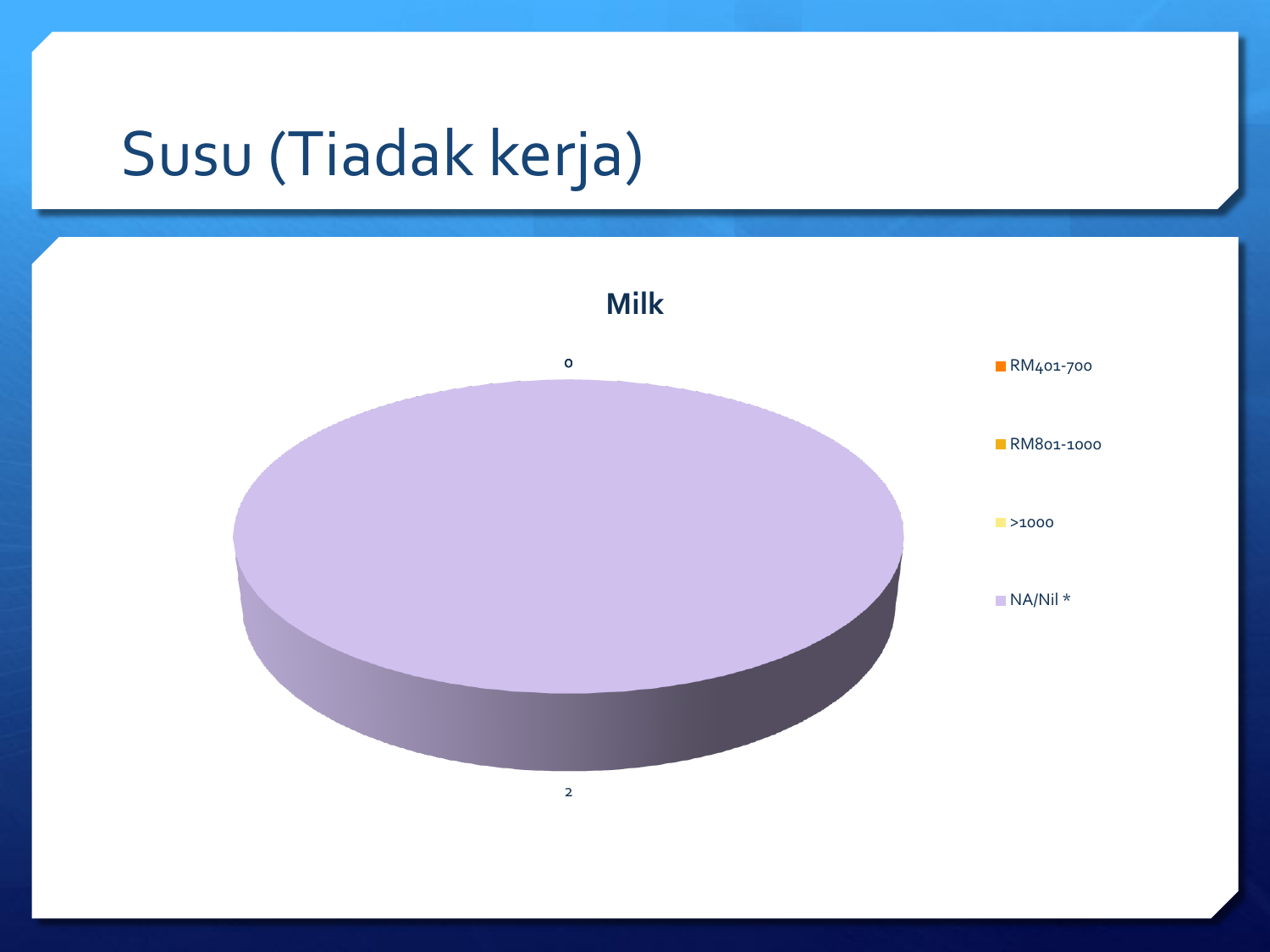## Milo

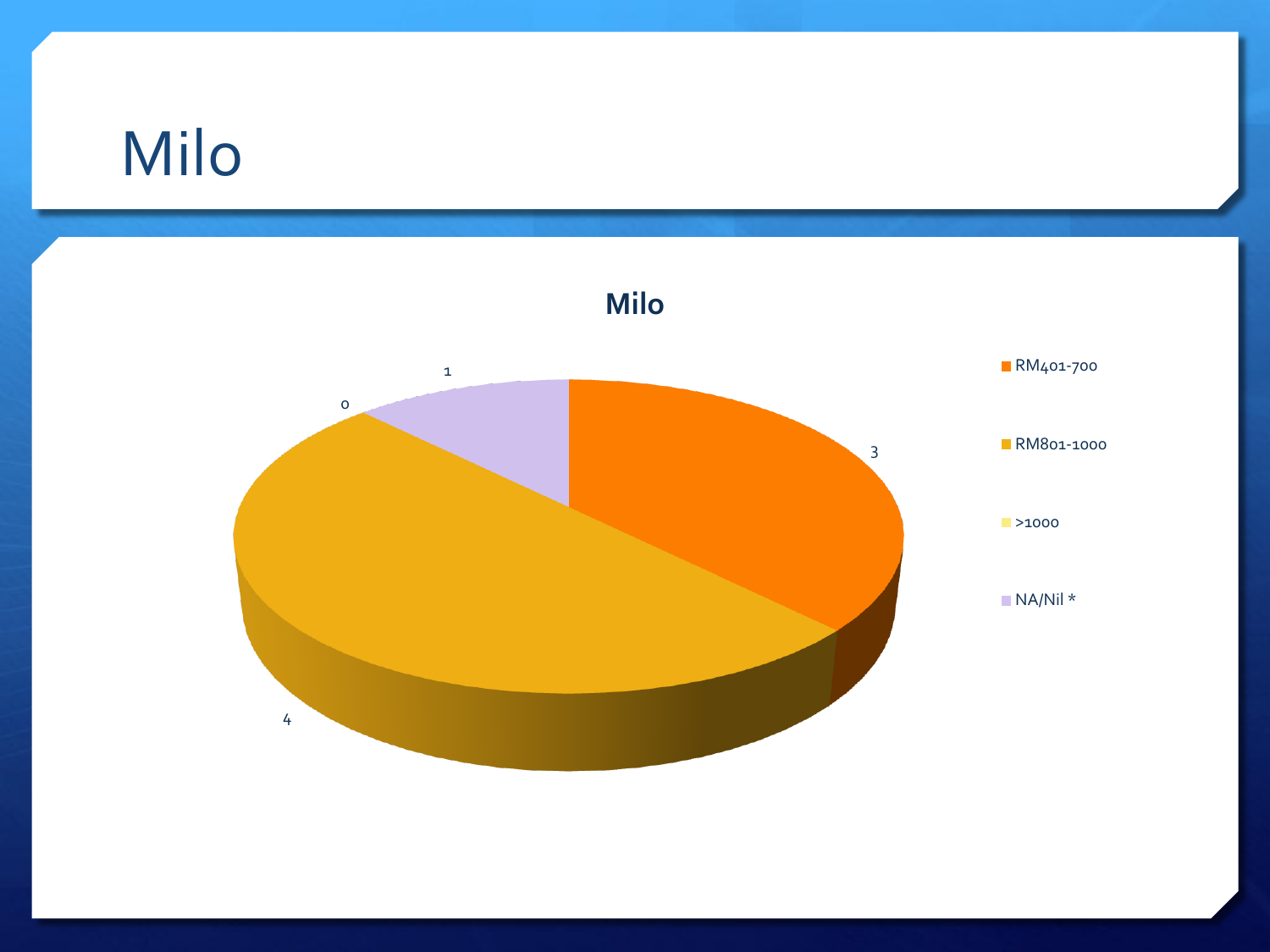## Air

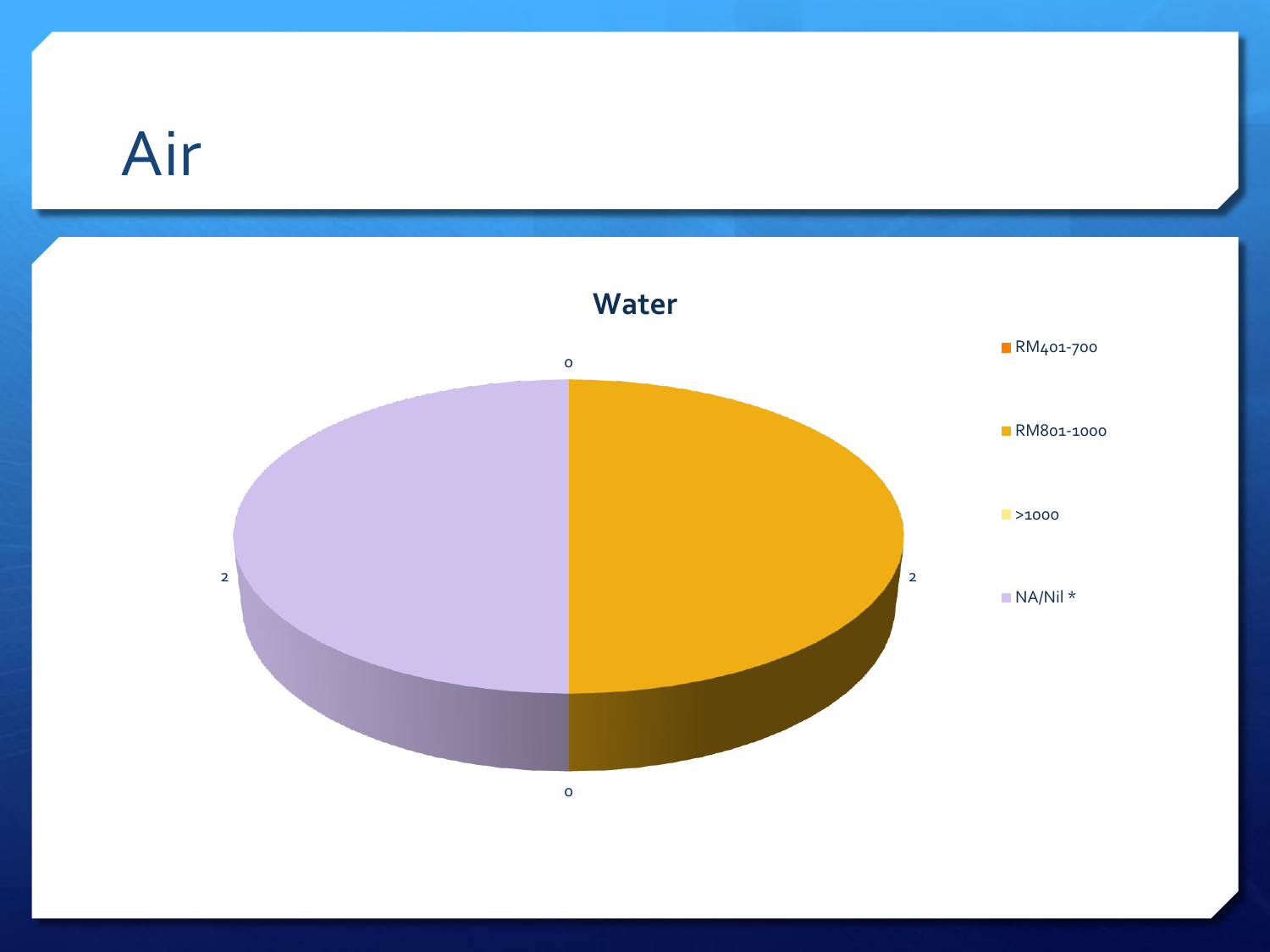

÷.

÷ 

 $+$ 

 $\ddot{\phantom{1}}$ ??????????????????????????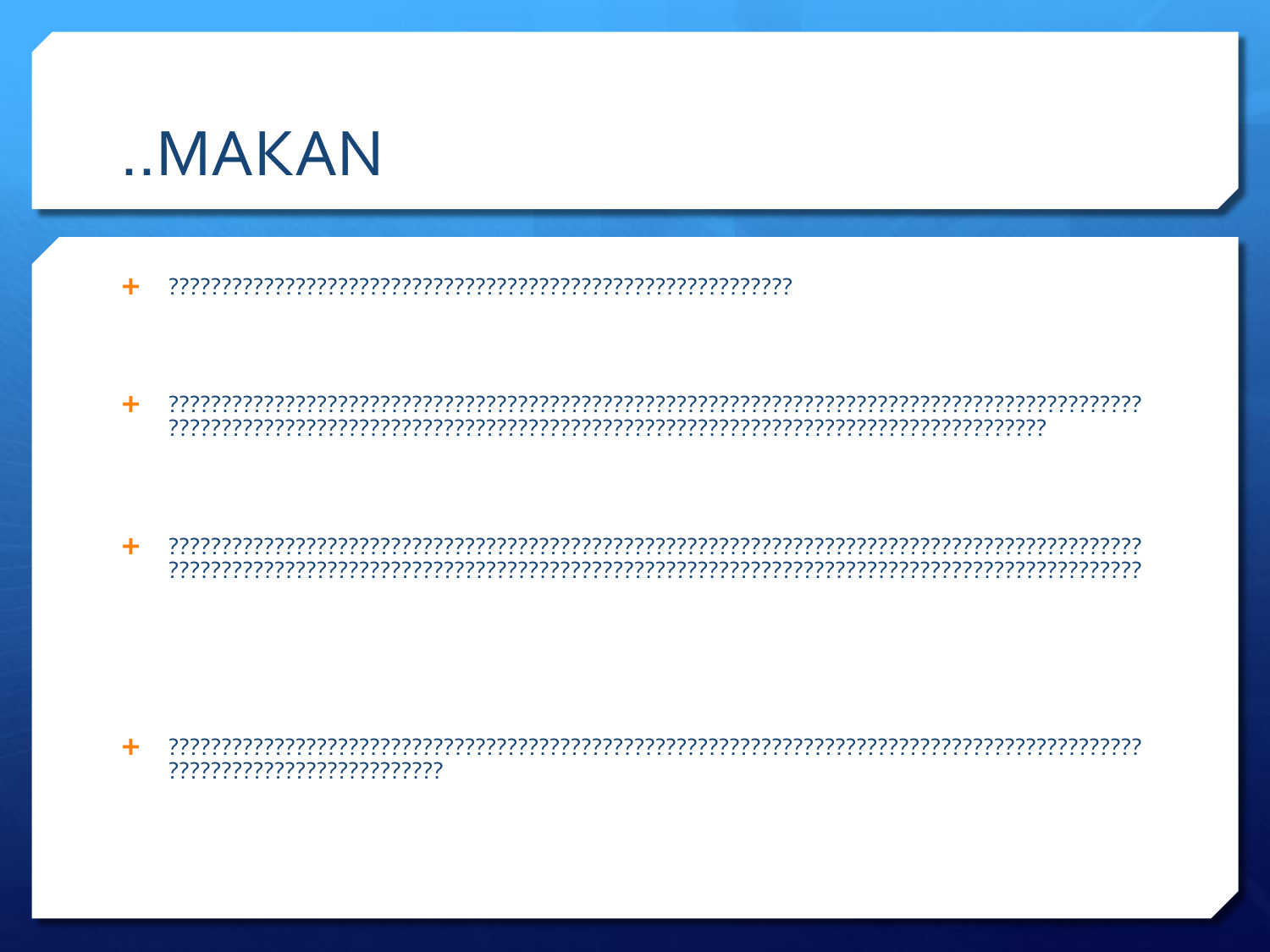### Contoh

#### **1.nasi, rasam, dhal, jeruk, ikan masin**

- **2. sayur (30/30); buah-buahan, ikan & ayam(4/30)**
- **3. jarang-jarang masAk ikan & ayam**
- **BUAH-BUAHAN: JARANG- 1/30**

**KESAN??**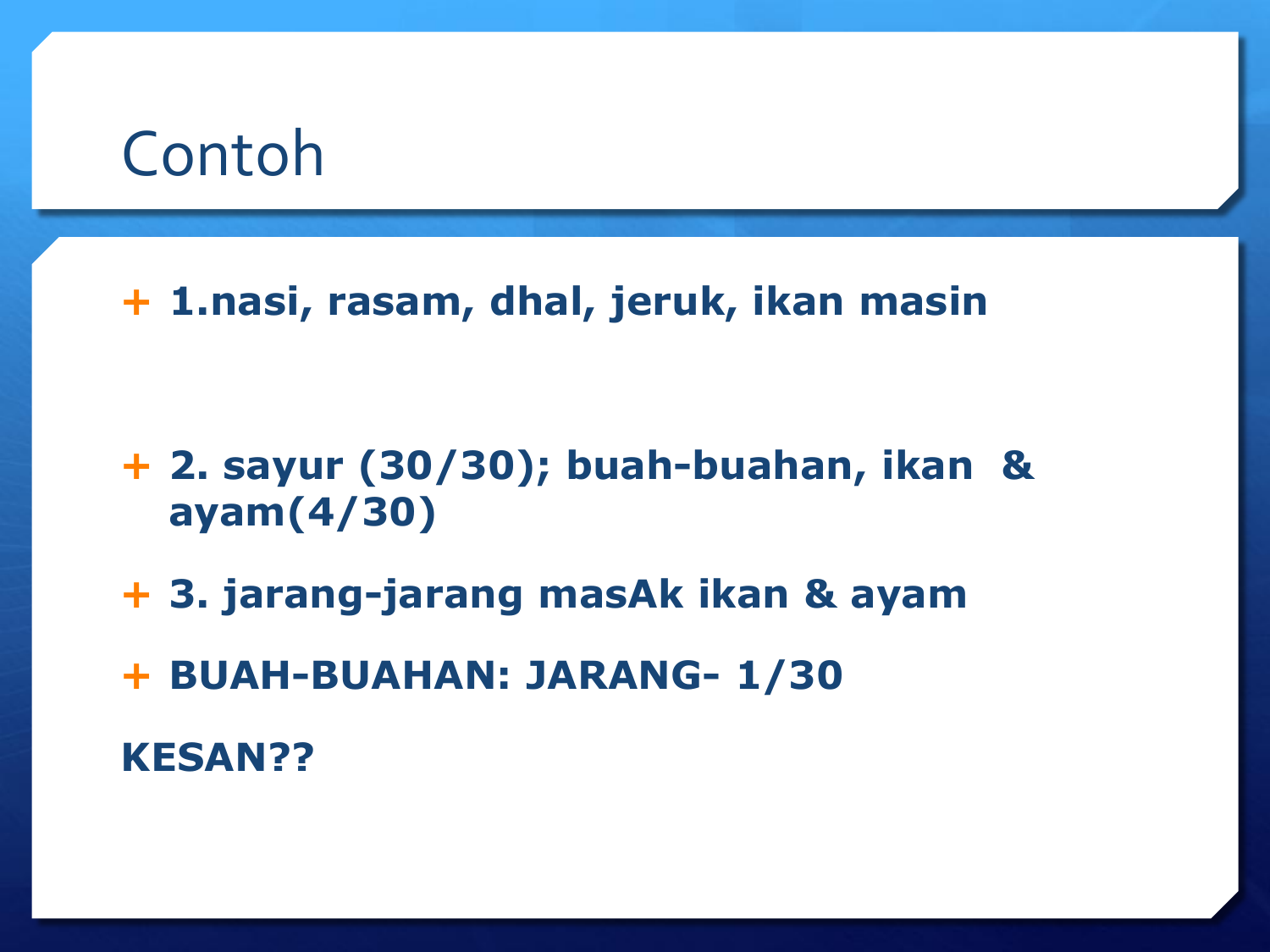### **SIAPA JAGA ANAK DIA?**

#### **+ KELUARGA**

 $+$  JIRAN

- **+ JAGA SENDIRI**
- + ANAKYG LEBIH TUA

**BERSAMA DITEMPAT KERJA**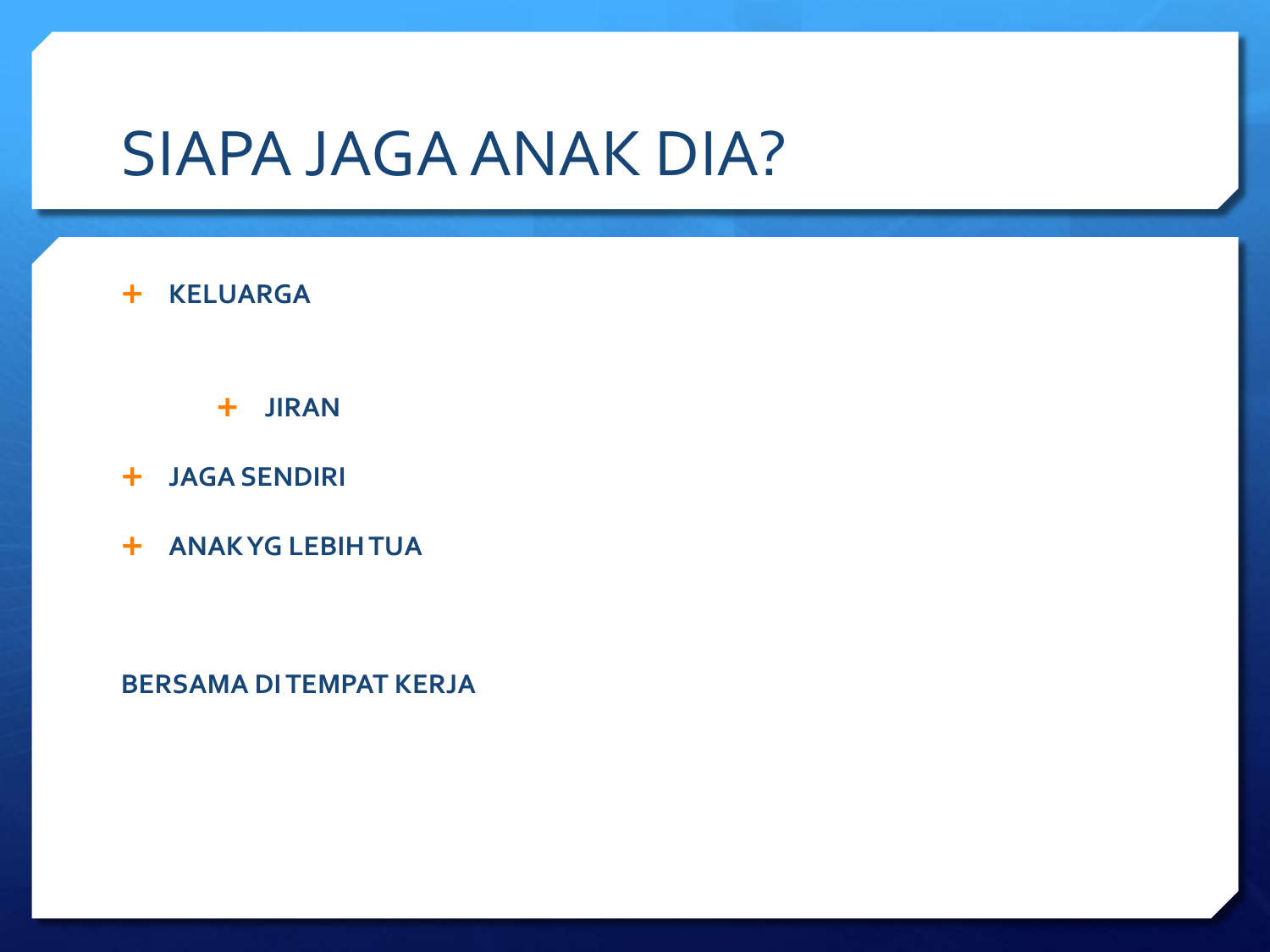### 'KAN DIA DAPAT BANTUAN….

- **+ BANTUAN JKM: 18**
- + BANTUAN KELUARGA: 7
- + BANTUAN DARI ORANG LAIN: 5
- **+ TIADA BANTUAN:22**
- + PENCEN/SOCSO: 3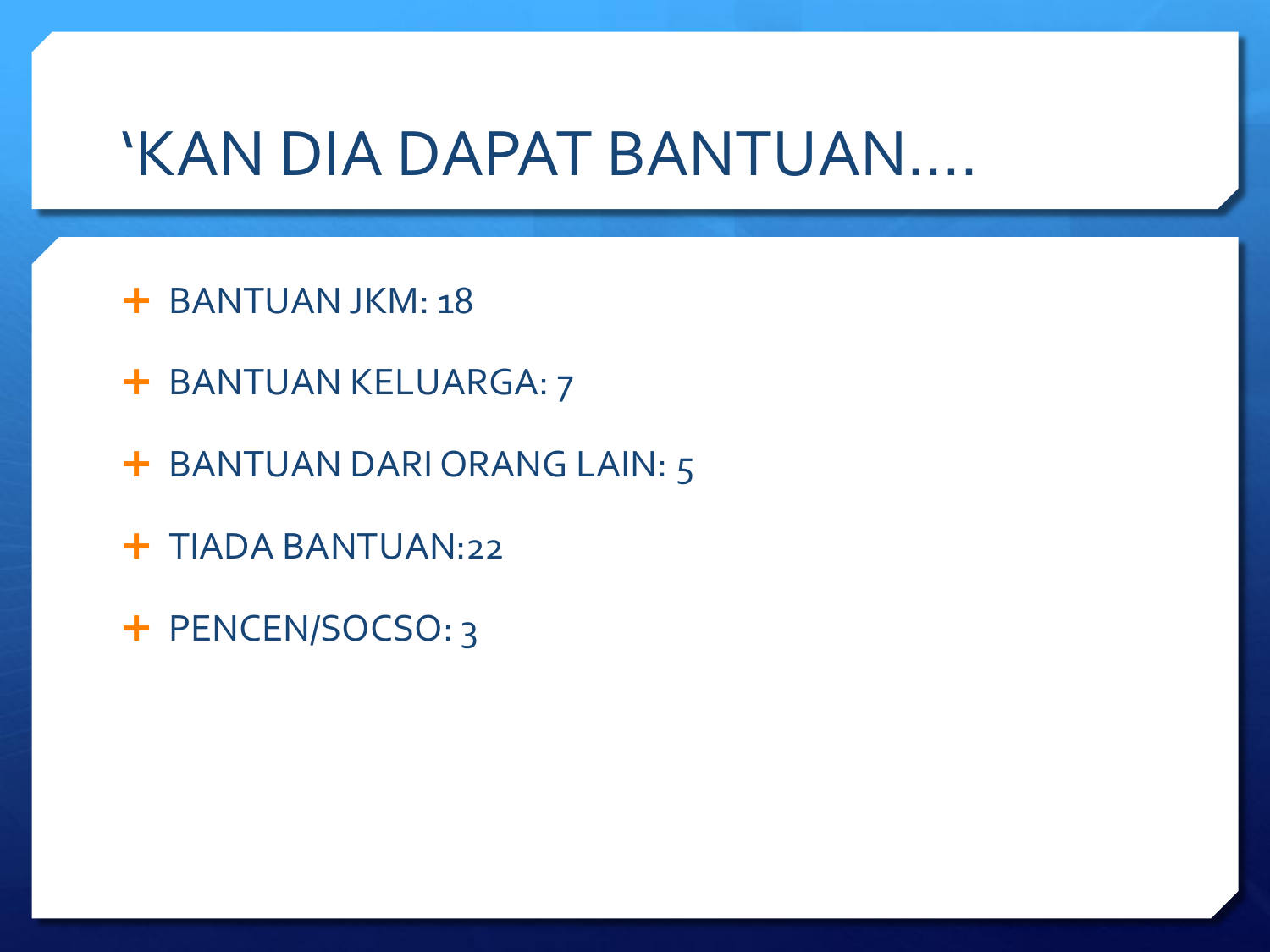

#### + BAS SEKOLAH: RM50-RM60

#### + TAXI- KE HOSPITAL, JKM: RM30 X 2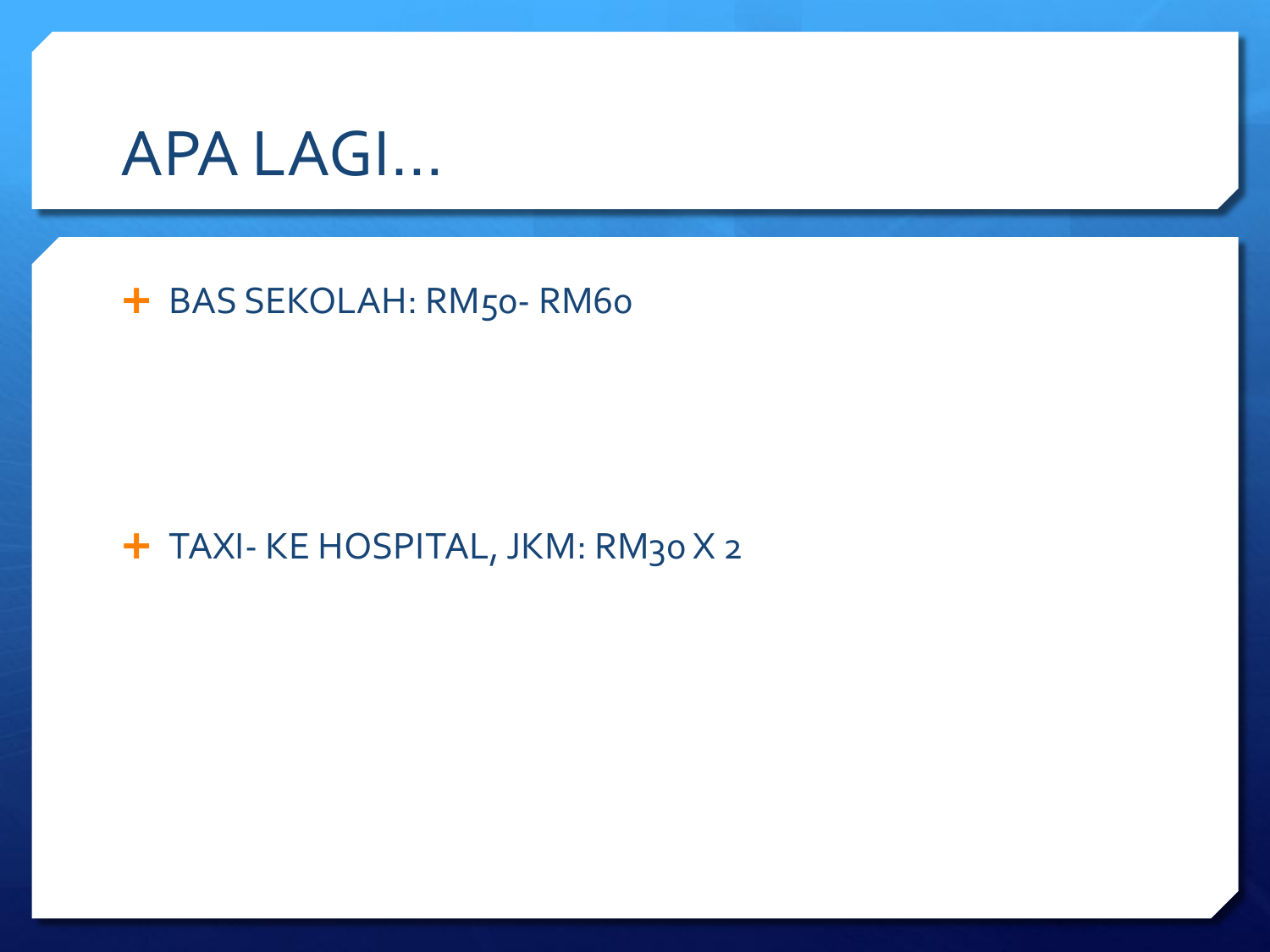#### **BAGAIMANA DIA CUBA MENGHADAPI**

• - PISAHKAN KELAUARGA.......